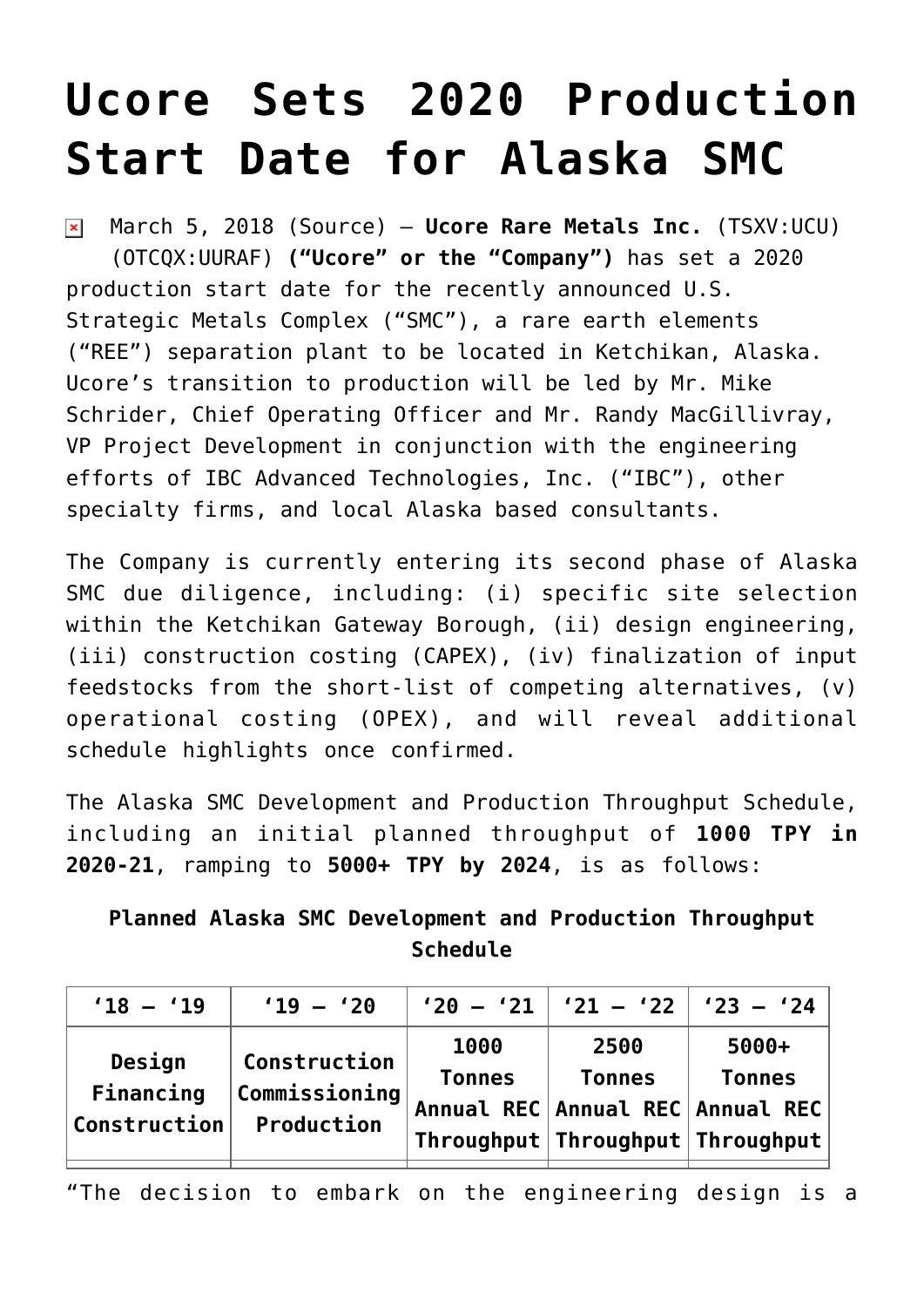significant milestone for Ucore and Alaska; as together we accelerate to becoming a technology-based producer of individual, saleable, REE oxides in the worldwide market," said Jim McKenzie, President and CEO of Ucore. "Our goforward planning during H1 2018 includes the business plan, engineering, construction and operating schedules for the Alaska SMC. We're pleased to share the highlights of this information with our shareholders and the residents of Ketchikan via a series of forthcoming press releases in the weeks and months ahead."

"The residents of Ketchikan have expressed a great interest in our Alaska SMC project" said Mike Schrider. "We're pleased to finally be in a position to reveal our initial schedule highlights as well as additional aspects of the design and planning process as they materialize in the immediate term."

""We envision the Alaska SMC as the first component of the nearby Bokan Dotson Ridge rare earth element project's surface complex," said Randy McGillivray. "Ucore is in a position to construct a state-of-the-art rare earth separation facility that is neither energy-intensive nor a threat to air and water quality. We have the opportunity to permit and construct the first large scale REE separation facility using clean-green Molecular Recognition Technology (MRT), in an environmentally sustainable and safety conscious manner."

On March 31, 2014, Ucore announced the unanimous support and authorization of the Alaska State Legislature for the investment of up to USD \$145 Million in the Bokan-Dotson Ridge rare earth element project at the discretion of the Alaska Import Development and Export Agency ("AIDEA"). Included in that investment proposal was an allocation for the design and construction of a REE separation facility. Ucore's forthcoming engineering, business and construction plans for the Alaska SMC will be submitted to AIDEA under this authorization for consideration, due diligence, review and approval thereof.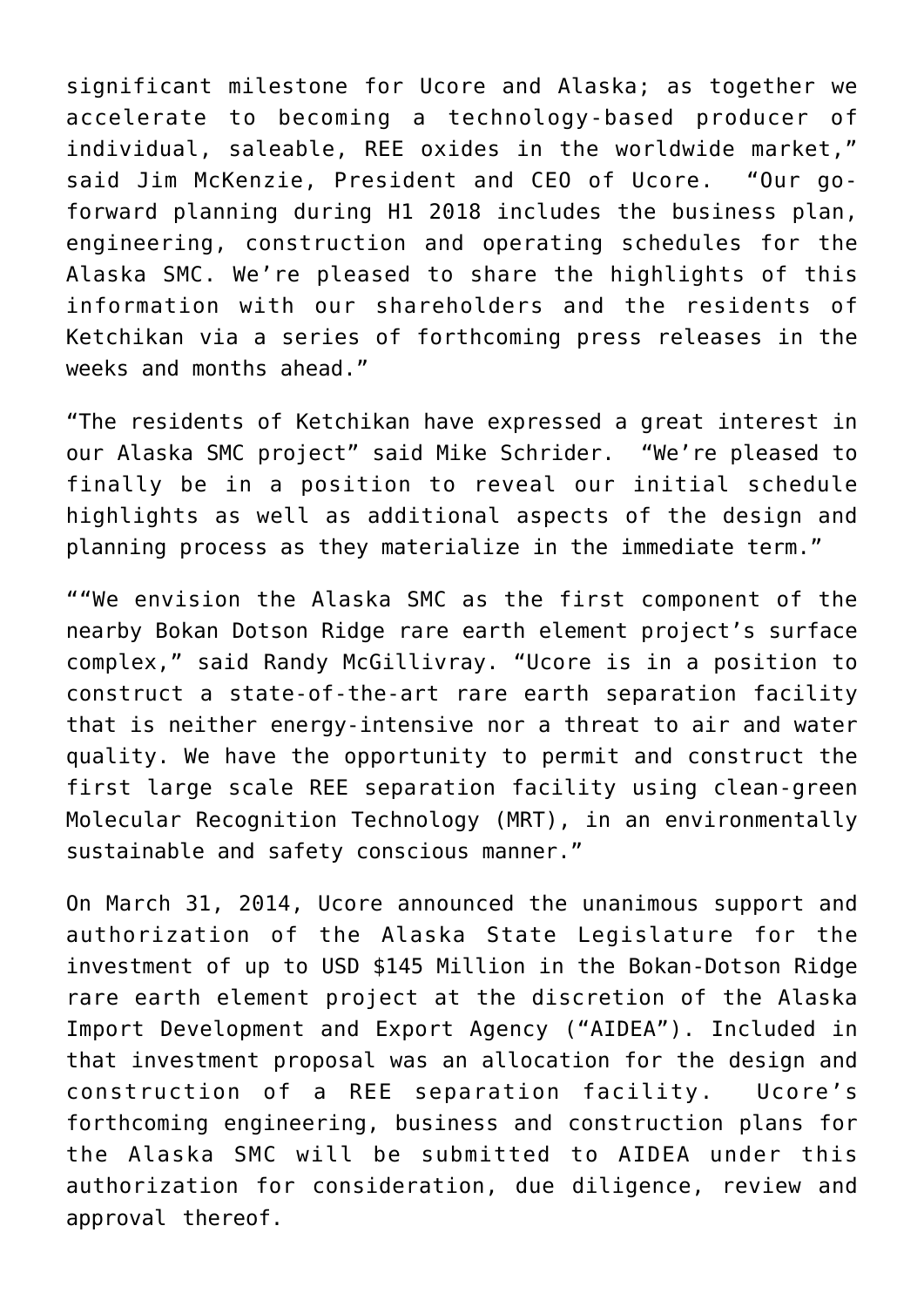## **Qualified Person**

Michael Schrider, P.E., Chief Operating Officer of Ucore Rare Metals Inc., has approved the scientific and technical content of this news release and is the Qualified Person responsible for its accuracy under NI 43-101 regulations. Mr. Schrider, holds a B.Sc. degree in engineering from the University of New Orleans and is a Registered Professional Engineer in the State of Louisiana.

## **About Ucore**

Ucore Rare Metals Inc. is a development-phase mining company focused on establishing rare metals resources and beneficiation technologies with near term potential for production, growth and scalability. The Company has a 100% ownership stake in the Bokan – Dotson Ridge REE property in Alaska. The Bokan – Dotson Ridge REE project is located 60 km southwest of Ketchikan, Alaska and 140 km northwest of Prince Rupert, British Columbia and has direct ocean access to the western seaboard and the Pacific Rim, a significant advantage in developing near term production facilities and limiting the capital costs associated with mine construction.

## **Cautionary Notes**

*This press release includes certain statements that may be deemed "forward-looking statements". All statements in this release, other than statements of historical facts, that address future exploration drilling, exploration activities, research and development timelines, and events or developments that the Company expects, are forward looking statements. Although the Company believes the expectations expressed in such forward-looking statements are based on reasonable assumptions, such statements are not guarantees of future performance and actual results or developments may differ materially from those in forward-looking statements. Factors that could cause actual results to differ materially from*